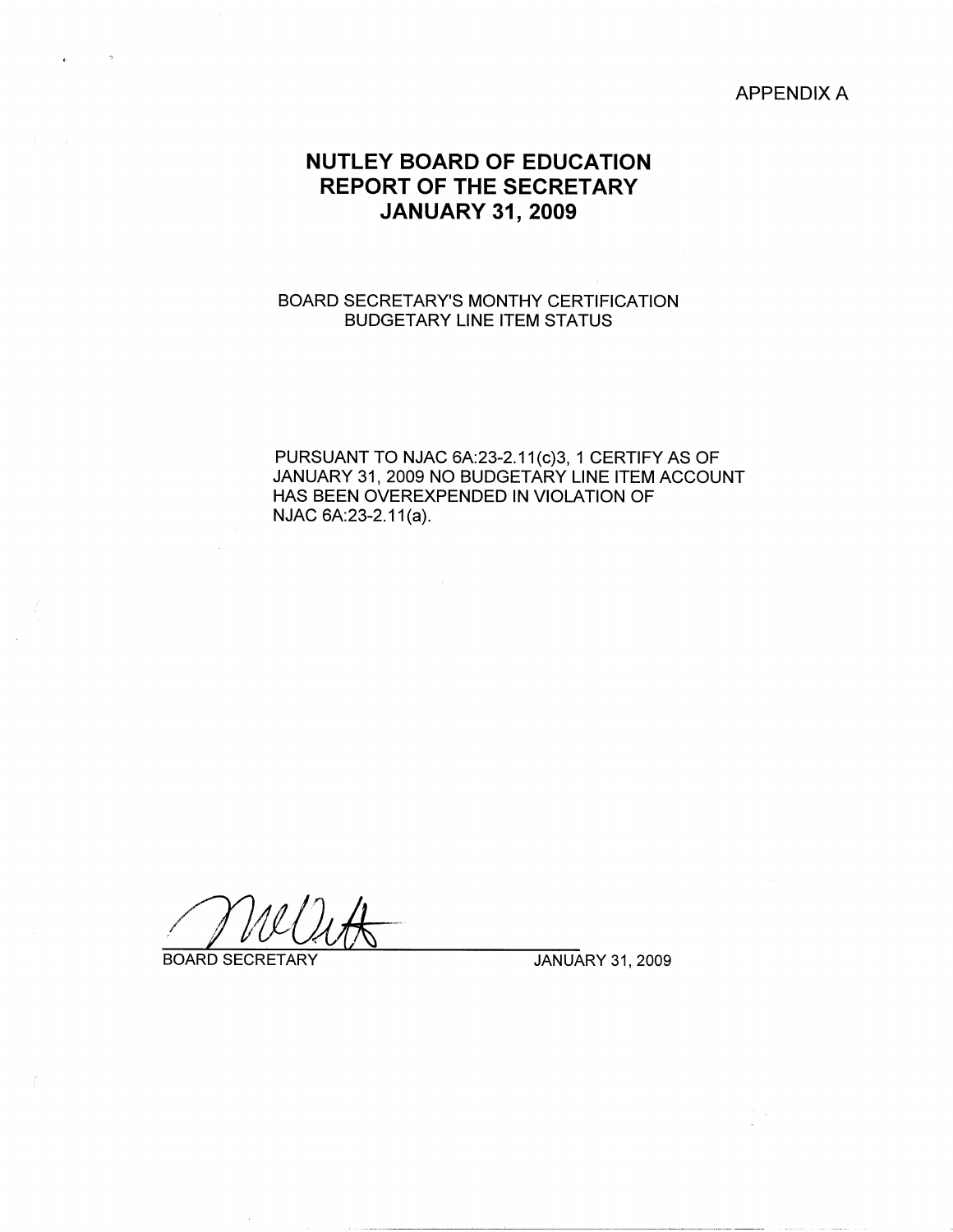$\mathcal{F}_{\mathcal{A}}$ 

**Starting date 7/1/2008 Ending date 1/31/2009 Fund: 10 GENERAL CURRENT EXPENSE** 

 $\mathbf{t}^{(i)}$  and  $\mathbf{t}^{(i)}$ 

#### **Assets and Resources**

| <b>Assets:</b> |                                             |                   |                 |
|----------------|---------------------------------------------|-------------------|-----------------|
| 101            | Cash in bank                                |                   | \$660,851.94    |
| 102 - 106      | Cash Equivalents                            |                   | \$4,400.00      |
| 111            | Investments                                 |                   | \$0.00          |
| 116            | Capital Reserve Account                     |                   | \$125,484.50    |
| 117            | Maintenance Reserve Account                 |                   | \$0.00          |
| 121            | Tax levy Receivable                         |                   | \$0.00          |
|                | Accounts Receivable:                        |                   |                 |
| 132            | Interfund                                   | \$4,201.45        |                 |
| 141            | Intergovernmental - State                   | \$376,080.00      |                 |
| 142            | Intergovernmental - Federal                 | \$0.00            |                 |
| 143            | Intergovernmental - Other                   | \$0.00            |                 |
| 153, 154       | Other (net of estimated uncollectable of \$ | \$10,019.21       | \$390,300.66    |
|                | Loans Receivable:                           |                   |                 |
| 131            | Interfund                                   | \$0.00            |                 |
| 151, 152       | Other (Net of estimated uncollectable of \$ | \$0.00            | \$0.00          |
|                | <b>Other Current Assets</b>                 |                   | \$0.00          |
|                | <b>Resources:</b>                           |                   |                 |
| 301            | <b>Estimated revenues</b>                   | \$51,929,453.00   |                 |
| 302            | Less revenues<br>and the component          | (\$27,894,420.27) | \$24,035,032.73 |
|                | <b>Total assets and resources</b>           |                   | \$25,216,069.83 |
|                | <b>Liabilities and fund equity</b>          |                   |                 |

#### **Liabilities:**

|     | <b>Total liabilities</b>                   | \$666,672.65 |
|-----|--------------------------------------------|--------------|
|     | Other current liabilities                  | \$666,748.64 |
| 481 | Deferred revenues                          | \$0.00       |
| 451 | Loans payable                              | \$0.00       |
| 431 | Contracts payable                          | \$0.00       |
| 421 | Accounts payable                           | (\$75.99)    |
| 411 | Intergovernmental accounts payable - state | \$0.00       |
|     |                                            |              |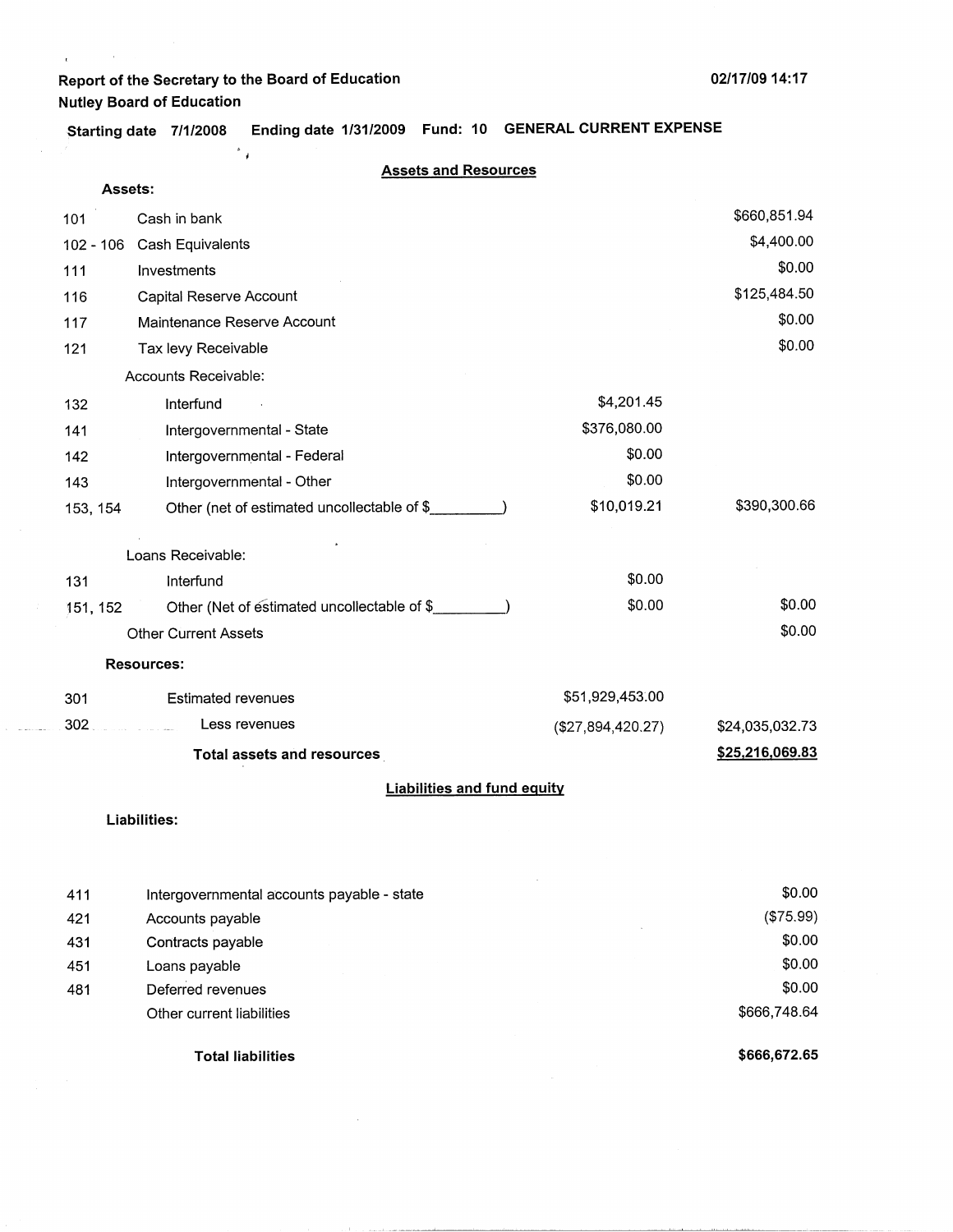\$725,718.34

\$24,549,397.18 **\$25,216,069.83** 

\$0.00

,., I

**Starting date 7/1/2008 Ending date 1/31/2009 Fund: 10 GENERAL CURRENT EXPENSE** 

#### **Fund Balance:**

762

601

602

770 303

Appropriated: 753,754 Reserve for encumbrances Capital reserve account - July Add: Increase in capital reserve Less: Budgeted w/d from capital reserve eligible costs Less: Budgeted w/d from capital reserve excess costs Maintenance reserve account - July Add: Increase in maintenance reserve Less: Budgeted w/d from maintenance reserve \$23,187,953.16 \$725,718.34 \$0.00 \$0.00 \$0.00 \$0.00 \$0.00 \$0.00 751,752,76x Adult education programs  $$0.00$ Other reserves \$0.00 Appropriations Less: Expenditures (\$28,022,540.55) Encumbrances (\$23, 187,953.15) Total appropriated Unappropriated: Fund balance, July 1 Budgeted fund balance Total fund balance **Total liabilities and fund equity Recapitulation of Budgeted Fund Balance:**  \$53,703,687.59 (\$51,210,493.70) **Budgeted**  \$2,493, 193.89 \$26,406,865.39 (\$706,098.06) (\$1,151,370.15) **Actual Variance** 

|                                    | Duuyeleu          | Attual            | variance          |
|------------------------------------|-------------------|-------------------|-------------------|
| Appropriations                     | \$53,703,687.59   | \$51,210,493.70   | \$2,493,193.89    |
| Revenues                           | (\$51,929,453.00) | (\$27,894,420.27) | (\$24,035,032.73) |
| Subtotal                           | \$1,774.234.59    | \$23,316,073.43   | (\$21,541,838.84) |
| Change in capital reserve account: |                   |                   |                   |
| Plus - Increase in reserve         | \$0.00            | $($ \$600,233.84) | \$600,233.84      |
| Less - Withdrawal from reserve     | \$0.00            | \$0.00            |                   |
| Subtotal                           | \$1,774,234.59    | \$22,715,839.59   | (\$20,941,605.00) |
| Less: Adjustment for prior year    | (\$622, 864.44)   | (\$622, 864.44)   |                   |
| Budgeted fund balance              | \$1,151,370.15    | \$22,092,975.15   | (\$20,941,605.00) |

Prepared and submitted by :

Board Secretary

Date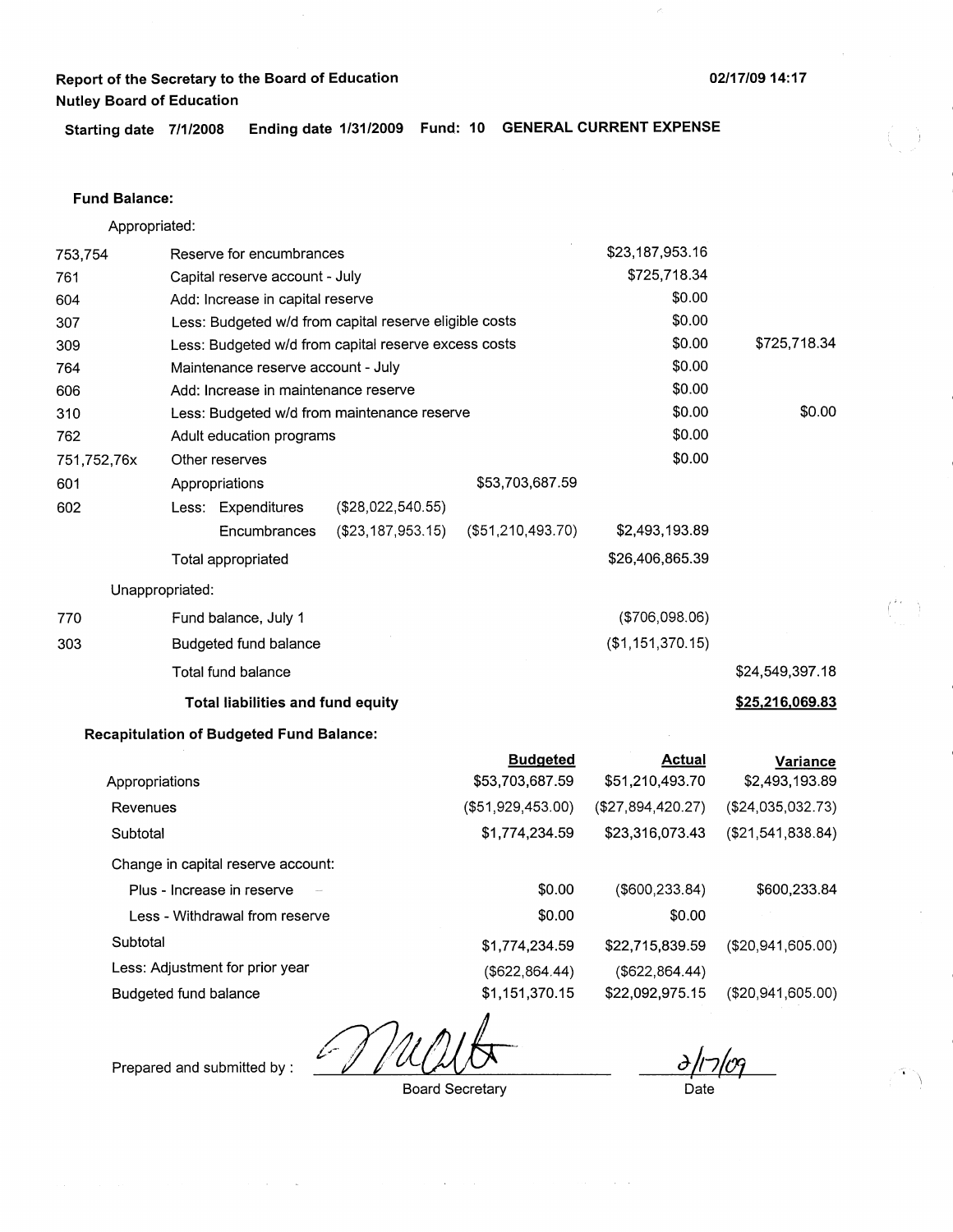$\rightarrow$ 

 $\epsilon$ 

**Starting date 7/1/2008 Ending date 1/31/2009 Fund: 20 SPECIAL REVENUE FUNDS** 

#### **Assets and Resources**

|          | <b>Assets:</b> |                                             |                 |                |
|----------|----------------|---------------------------------------------|-----------------|----------------|
| 101      |                | Cash in bank                                |                 | (\$253,998.06) |
|          |                | 102 - 106 Cash Equivalents                  |                 | \$0.00         |
| 111      |                | Investments                                 |                 | \$0.00         |
| 116      |                | Capital Reserve Account                     |                 | \$0.00         |
| 117      |                | Maintenance Reserve Account                 |                 | \$0.00         |
| 121      |                | Tax levy Receivable                         |                 | \$0.00         |
|          |                | Accounts Receivable:                        |                 |                |
| 132      |                | Interfund                                   | \$0.00          |                |
| 141      |                | Intergovernmental - State                   | \$547,971.82    |                |
| 142      |                | Intergovernmental - Federal                 | \$2,463.96      |                |
| 143      |                | Intergovernmental - Other                   | \$0.00          |                |
| 153, 154 |                | Other (net of estimated uncollectable of \$ | \$0.00          | \$550,435.78   |
|          |                | Loans Receivable:                           |                 |                |
| 131      |                | Interfund                                   | \$0.00          |                |
| 151, 152 |                | Other (Net of estimated uncollectable of \$ | \$0.00          | \$0.00         |
|          |                | <b>Other Current Assets</b>                 |                 | \$0.00         |
|          |                | <b>Resources:</b>                           |                 |                |
| 301      |                | <b>Estimated revenues</b>                   | \$1,615,595.00  |                |
| 302      |                | Less revenues                               | (\$337, 840.00) | \$1,277,755.00 |
|          |                | <b>Total assets and resources</b>           |                 | \$1,574,192.72 |
|          |                | <b>Liabilities and fund equity</b>          |                 |                |
|          |                | <b>Liabilities:</b>                         |                 |                |
| 101      |                | Cash in bank                                |                 | (\$253,998.06) |
| 411      |                | Intergovernmental accounts payable - state  |                 | \$3,603.70     |
| 421      |                | Accounts payable                            |                 | \$0.00         |
| 431      |                | Contracts payable                           |                 | \$0.00         |
| 451      |                | Loans payable                               |                 | \$0.00         |
| 481      |                | Deferred revenues                           |                 | \$850,544.80   |
|          |                | Other current liabilities                   |                 | \$415.84       |
|          |                | <b>Total liabilities</b><br>50 T.N          |                 | \$854,564.34   |

----------~-----~·~-"---------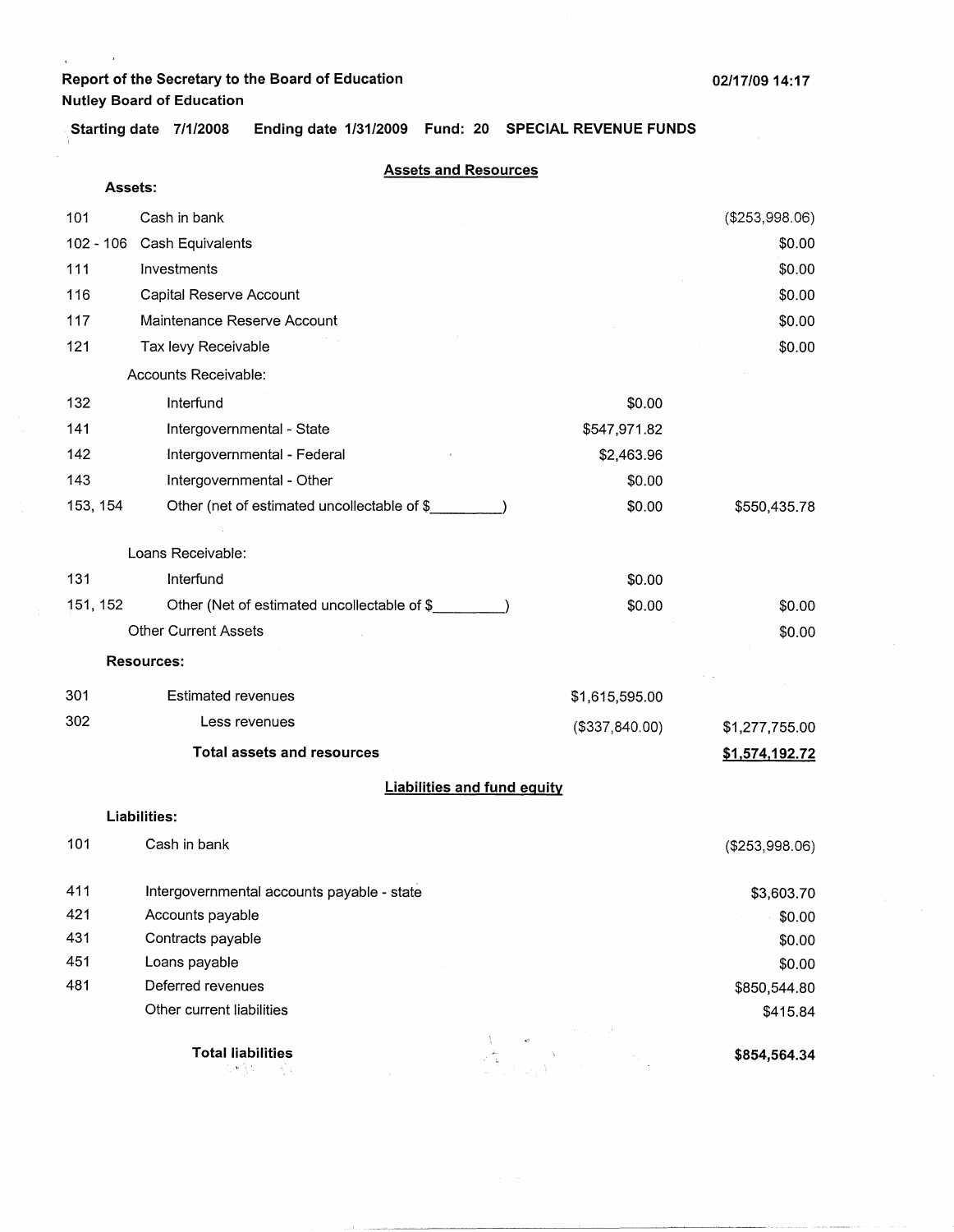Starting date 7/1/2008 Ending date 1/31/2009 Fund: 20 SPECIAL REVENUE FUNDS

#### Fund **Balance:**

753,754 761 604 Appropriated: Reserve for encumbrances Capital reserve account - July Add: Increase in capital reserve 307 309 764 Less: Budgeted w/d from capital reserve eligible costs Less: Budgeted w/d from capital reserve excess costs Maintenance reserve account - July 606 Add: Increase in maintenance reserve 310 762 751,752,76x 601 Less: Budgeted w/d from maintenance reserve Adult education programs Other reserves Appropriations 602 770 303 Less: Expenditures **Encumbrances** Total appropriated Unappropriated: Fund balance, July 1 Budgeted fund balance Total fund balance (\$656,211.25) (\$260,723.19) **Total liabilities and fund equity Recapitulation of Budgeted Fund Balance:**  \$1,852,685.98 (\$916,934.44) **Budgeted**  \$260,723.19 \$0.00 \$0.00 \$0.00 \$0.00 \$0.00 \$0.00 \$0.00 \$0.00 \$0.00 \$935,751.54 \$1,196,474.73 (\$304,337.04) (\$172,509.31) **Actual**  \$0.00 \$0.00 \$719,628.38 **\$1,574,192.72 Variance** 

|                                    | Duuycleu         | Avuuu            | variance         |
|------------------------------------|------------------|------------------|------------------|
| Appropriations                     | \$1,852,685.98   | \$916,934.44     | \$935,751.54     |
| Revenues                           | (\$1,615,595.00) | (\$337,840.00)   | (\$1,277,755.00) |
| Subtotal                           | \$237,090.98     | \$579,094.44     | (\$342,003.46)   |
| Change in capital reserve account: |                  |                  |                  |
| Plus - Increase in reserve         | \$0.00           | \$0.00           | \$0.00           |
| Less - Withdrawal from reserve     | \$0.00           | \$0.00           |                  |
| Subtotal                           | \$237,090.98     | \$579,094.44     | (\$342,003.46)   |
| Less: Adjustment for prior year    | (\$64,581.67)    | $($ \$64,581.67) |                  |
| Budgeted fund balance              | \$172,509.31     | \$514,512.77     | (\$342,003.46)   |

Prepared and submitted by :

Board Secretary

d/17/09

Date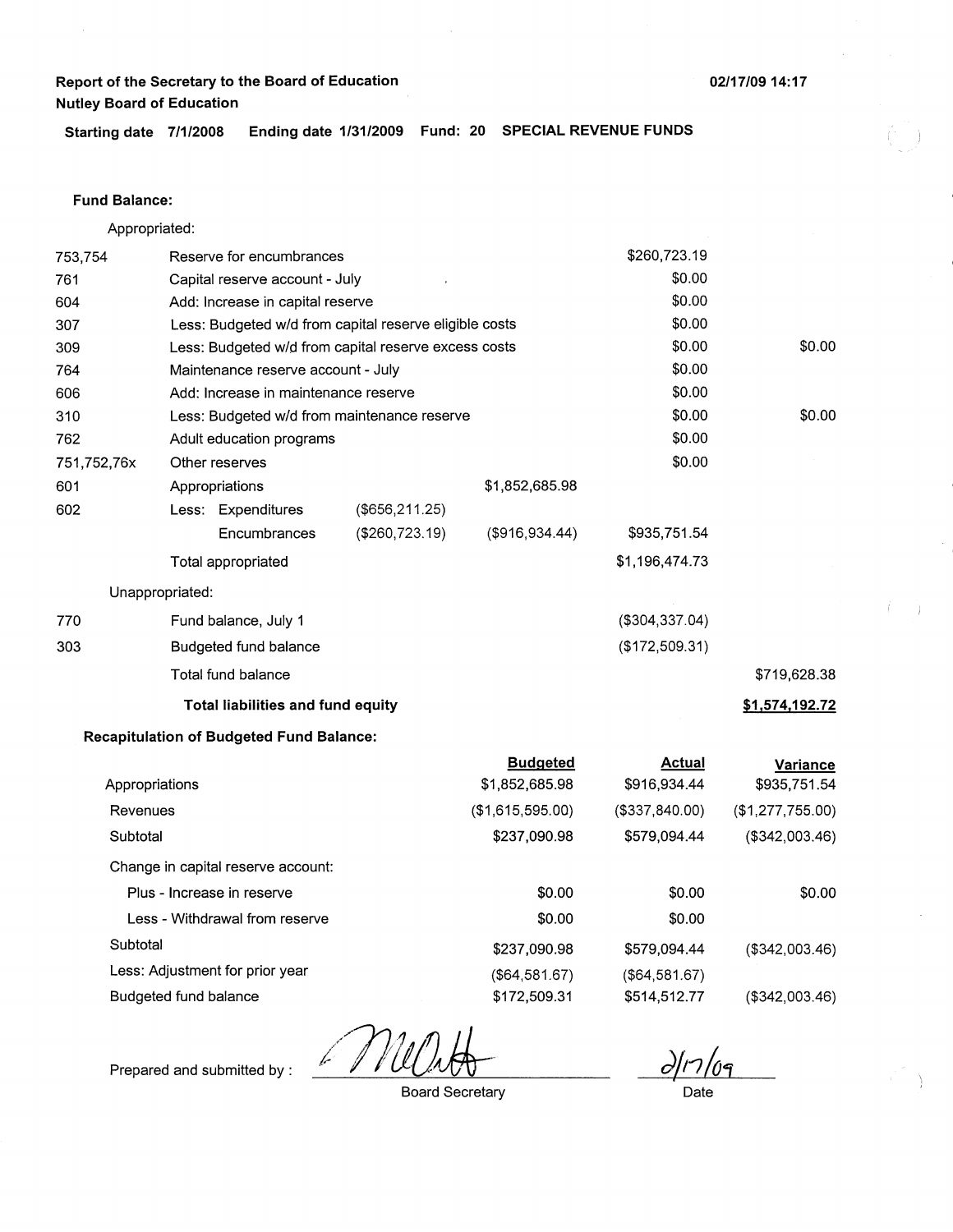**Assets:** 

 $\lambda$ 

 $\hat{\mathbf{v}}$ 

 $\chi$ 

Starting date 7/1/2008 Ending date 1/31/2009 Fund: 30 CAPITAL PROJECTS FUNDS

#### **Assets and Resources**

| 101         | Cash in bank                                 |                  | \$27,002,523.84  |
|-------------|----------------------------------------------|------------------|------------------|
| $102 - 106$ | Cash Equivalents                             |                  | \$0.00           |
| 111         | Investments                                  |                  | \$0.00           |
| 116         | Capital Reserve Account                      |                  | \$0.00           |
| 117         | Maintenance Reserve Account                  |                  | \$0.00           |
| 121         | Tax levy Receivable                          |                  | \$0.00           |
|             | Accounts Receivable:                         |                  |                  |
| 132         | Interfund                                    | \$22,659.00      |                  |
| 141         | Intergovernmental - State                    | \$1,885,104.04   |                  |
| 142         | Intergovernmental - Federal                  | \$0.00           |                  |
| 143         | Intergovernmental - Other                    | \$40,000.00      |                  |
| 153, 154    | Other (net of estimated uncollectable of \$_ | \$0.00           | \$1,947,763.04   |
|             | Loans Receivable:                            |                  |                  |
| 131         | Interfund                                    | \$0.00           |                  |
| 151, 152    | Other (Net of estimated uncollectable of \$  | \$0.00           | \$0.00           |
|             | <b>Other Current Assets</b>                  |                  | \$0.00           |
|             | <b>Resources:</b>                            |                  |                  |
|             |                                              |                  |                  |
| 301         | <b>Estimated revenues</b>                    | \$0.00           |                  |
| 302         | Less revenues                                | (\$1,710,302.50) | (\$1,710,302.50) |
|             | <b>Total assets and resources</b>            |                  | \$27,239,984.38  |
|             | <b>Liabilities and fund equity</b>           |                  |                  |
|             | Liabilities:                                 |                  |                  |

|     | Total liabilities                          | $\frac{1}{2}$ | \$2,279,420.48 |
|-----|--------------------------------------------|---------------|----------------|
|     | Other current liabilities                  |               | \$793,481.48   |
| 481 | Deferred revenues                          |               | \$1,181,405.00 |
| 451 | Loans payable                              |               | \$0.00         |
| 431 | Contracts payable                          |               | \$0.00         |
| 421 | Accounts payable                           |               | \$304,534.00   |
| 411 | Intergovernmental accounts payable - state | \$0.00        |                |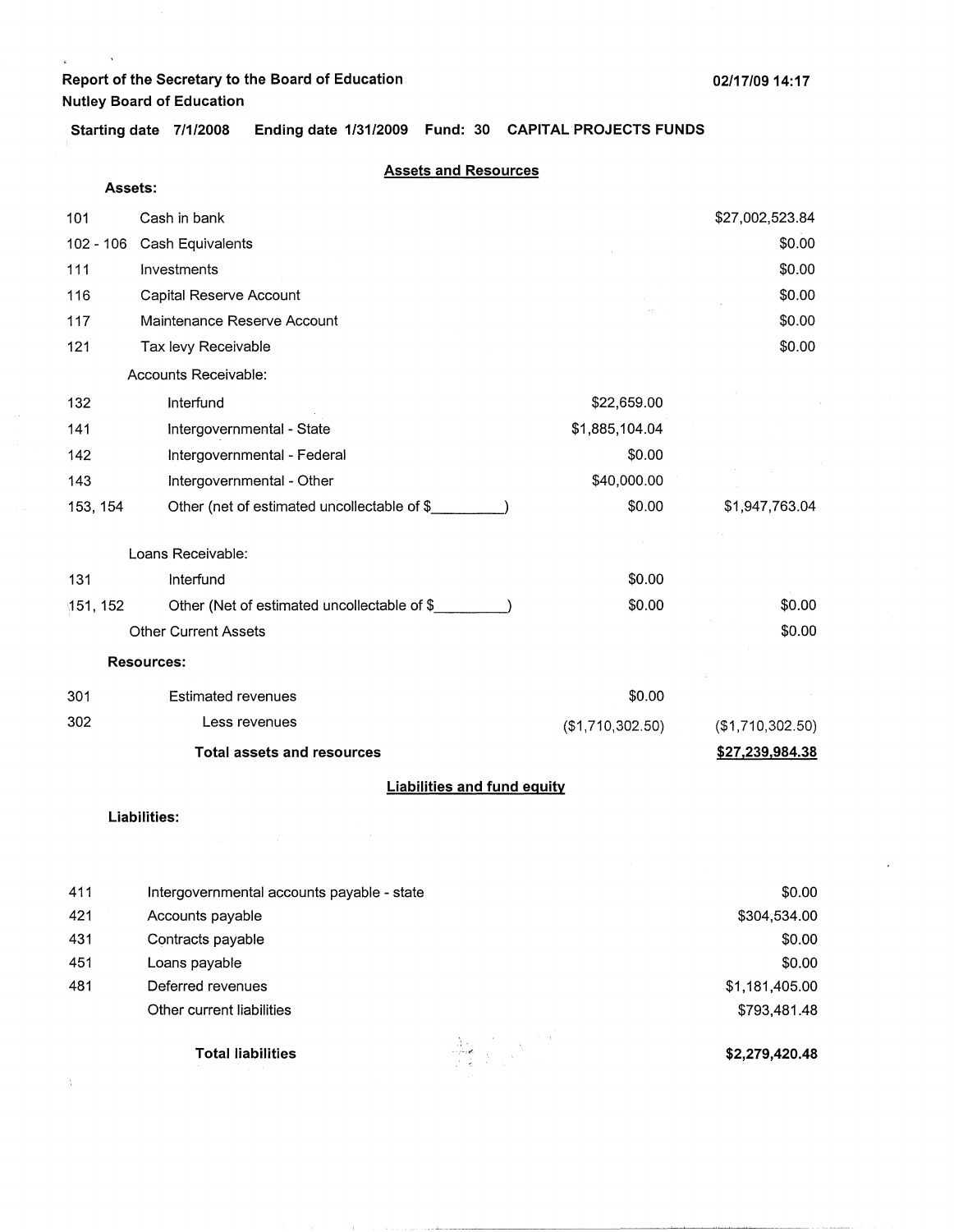*(* 

 $\frac{7}{1}$ 

**Starting date 7/1/2008 Ending date 1/31/2009 Fund: 30 CAPITAL PROJECTS FUNDS** 

#### **Fund Balance:**

Appropriated:

| Reserve for encumbrances<br>753,754 |                                |                                                 |                                                        |                                    | \$5,761,082.32                   |                             |
|-------------------------------------|--------------------------------|-------------------------------------------------|--------------------------------------------------------|------------------------------------|----------------------------------|-----------------------------|
| 761                                 | Capital reserve account - July |                                                 |                                                        |                                    | \$0.00                           |                             |
| 604                                 |                                | Add: Increase in capital reserve                |                                                        |                                    | \$0.00                           |                             |
| 307                                 |                                |                                                 | Less: Budgeted w/d from capital reserve eligible costs |                                    | \$0.00                           |                             |
| 309                                 |                                |                                                 | Less: Budgeted w/d from capital reserve excess costs   |                                    | \$0.00                           | \$0.00                      |
| 764                                 |                                | Maintenance reserve account - July              |                                                        |                                    | \$0.00                           |                             |
| 606                                 |                                | Add: Increase in maintenance reserve            |                                                        |                                    | \$0.00                           |                             |
| 310                                 |                                |                                                 | Less: Budgeted w/d from maintenance reserve            |                                    | \$0.00                           | \$0.00                      |
| 762                                 |                                | Adult education programs                        |                                                        |                                    | \$0.00                           |                             |
| 751,752,76x                         |                                | Other reserves                                  |                                                        |                                    | \$0.00                           |                             |
| 601                                 |                                | Appropriations                                  |                                                        | \$32,350,373.49                    |                                  |                             |
| 602                                 |                                | Less: Expenditures                              | $($ \$6,156,013.42)                                    |                                    |                                  |                             |
|                                     |                                | Encumbrances                                    | (\$5,084,825.32)                                       | (\$11,240,838.74)                  | \$21,109,534.75                  |                             |
|                                     |                                | Total appropriated                              |                                                        |                                    | \$26,870,617.07                  |                             |
|                                     | Unappropriated:                |                                                 |                                                        |                                    |                                  |                             |
| 770                                 |                                | Fund balance, July 1                            |                                                        |                                    | \$20,383,445.97                  |                             |
| 303                                 |                                | Budgeted fund balance                           |                                                        |                                    | (\$22, 293, 499.14)              |                             |
|                                     |                                | Total fund balance                              |                                                        |                                    |                                  | \$24,960,563.90             |
|                                     |                                | <b>Total liabilities and fund equity</b>        |                                                        |                                    |                                  | \$27,239,984.38             |
|                                     |                                | <b>Recapitulation of Budgeted Fund Balance:</b> |                                                        |                                    |                                  |                             |
| Appropriations                      |                                |                                                 |                                                        | <b>Budgeted</b><br>\$32,350,373.49 | <b>Actual</b><br>\$11,240,838.74 | Variance<br>\$21,109,534.75 |
| Revenues                            |                                |                                                 |                                                        | \$0.00                             | (\$1,710,302.50)                 | \$1,710,302.50              |
| Subtotal                            |                                |                                                 |                                                        | \$32,350,373.49                    | \$9,530,536.24                   | \$22,819,837.25             |
|                                     |                                | Change in capital reserve account:              |                                                        |                                    |                                  |                             |
|                                     |                                | Plus - Increase in reserve                      |                                                        | \$0.00                             | \$0.00                           | \$0.00                      |
|                                     |                                | Less - Withdrawal from reserve                  |                                                        | \$0.00                             | \$0.00                           |                             |
| Subtotal                            |                                |                                                 |                                                        | \$32,350,373.49                    | \$9,530,536.24                   | \$22,819,837.25             |
|                                     |                                | Less: Adjustment for prior year                 |                                                        | (\$10,056,874.35)                  | (\$10,056,874.35)                |                             |
|                                     | Budgeted fund balance          |                                                 |                                                        | \$22,293,499.14                    | ( \$526, 338.11)                 | \$22,819,837.25             |

<u>d/17/09</u>

Prepared and submitted by :

 $\sim$ 

Board Secretary

Date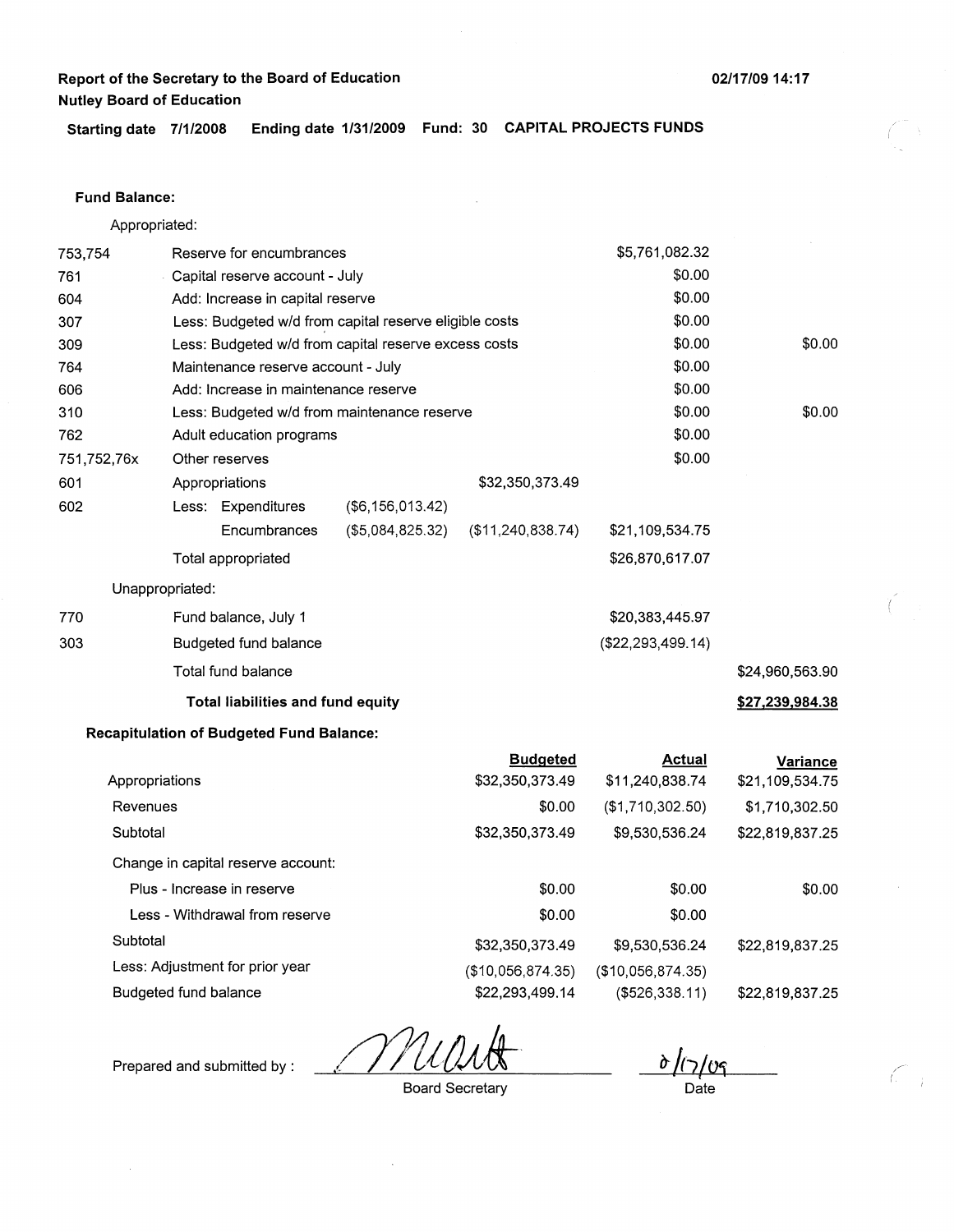**Assets:** 

 $\Delta$ 

 $\bar{\rm s}$ 

**Starting date 7/1/2008 Ending date 1/31/2009 Fund: 40 DEBT SERVICE FUNDS** 

#### **Assets and Resources**

| 101       | Cash in bank                                |                  | \$579,279.37 |
|-----------|---------------------------------------------|------------------|--------------|
| 102 - 106 | Cash Equivalents                            |                  | \$0.00       |
| 111       | Investments                                 |                  | \$0.00       |
| 116       | Capital Reserve Account                     |                  | \$0.00       |
| 117       | Maintenance Reserve Account                 |                  | \$0.00       |
| 121       | Tax levy Receivable                         |                  | \$0.00       |
|           | Accounts Receivable:                        |                  |              |
| 132       | Interfund                                   | \$21,747.60      |              |
| 141       | Intergovernmental - State                   | \$0.00           |              |
| 142       | Intergovernmental - Federal                 | \$0.00           |              |
| 143       | Intergovernmental - Other                   | \$0.00           |              |
| 153, 154  | Other (net of estimated uncollectable of \$ | \$0.00           | \$21,747.60  |
|           | Loans Receivable:                           |                  |              |
| 131       | Interfund                                   | \$0.00           |              |
| 151, 152  | Other (Net of estimated uncollectable of \$ | \$0.00           | \$0.00       |
|           | <b>Other Current Assets</b>                 |                  | \$0.00       |
|           | <b>Resources:</b>                           |                  |              |
| 301       | <b>Estimated revenues</b>                   | \$4,580,862.00   |              |
| 302       | Less revenues                               | (\$4,339,707.00) | \$241,155.00 |
|           | <b>Total assets and resources</b>           |                  | \$842,181.97 |
|           | <b>Liabilities and fund equity</b>          |                  |              |
|           | Liabilities:                                |                  |              |

|     | <b>Total liabilities</b><br>$\tau \rightarrow \tau^* \tau_{\rm in} f_{\rm in}$ | \$0.00 |  |
|-----|--------------------------------------------------------------------------------|--------|--|
|     | Other current liabilities                                                      | \$0.00 |  |
| 481 | Deferred revenues                                                              | \$0.00 |  |
| 451 | Loans payable                                                                  | \$0.00 |  |
| 431 | Contracts payable                                                              | \$0.00 |  |
| 421 | Accounts payable                                                               | \$0.00 |  |
| 411 | Intergovernmental accounts payable - state                                     |        |  |

 $\Delta \phi$  and  $\Delta \phi$  is the set of the following  $\Delta \phi$ 

 $\bar{\lambda}$ 

Shine.

 $\sim 10$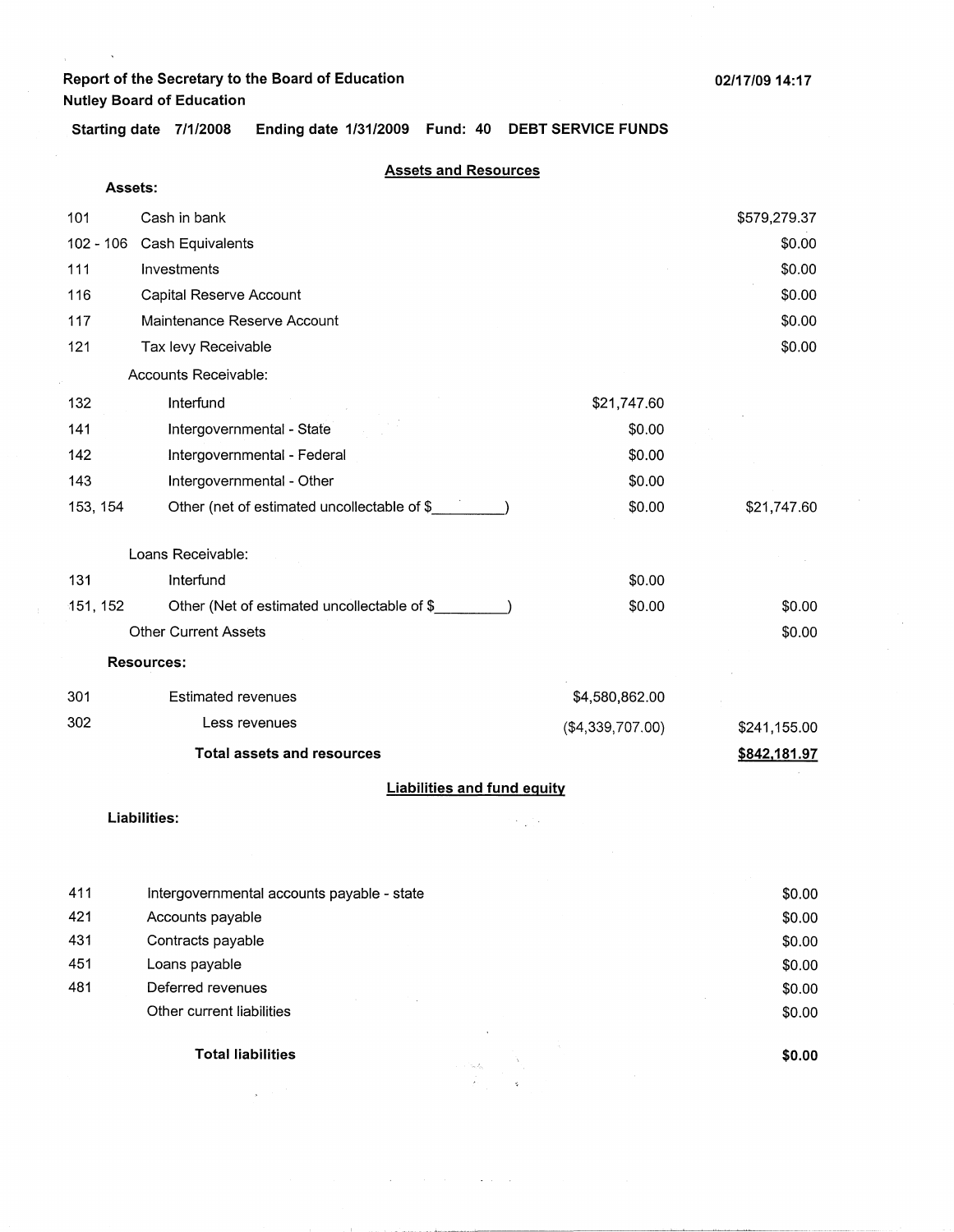**Starting date 7/1/2008 Ending date 1/31/2009 Fund: 40 DEBT SERVICE FUNDS** 

### **Fund Balance:**

Appropriated:

| 753,754     | Reserve for encumbrances |                                                 |                                                        |                                   | \$0.00                          |                                 |
|-------------|--------------------------|-------------------------------------------------|--------------------------------------------------------|-----------------------------------|---------------------------------|---------------------------------|
| 761         |                          | Capital reserve account - July                  |                                                        |                                   | \$0.00                          |                                 |
| 604         |                          | Add: Increase in capital reserve                |                                                        |                                   | \$0.00                          |                                 |
| 307         |                          |                                                 | Less: Budgeted w/d from capital reserve eligible costs |                                   | \$0.00                          |                                 |
| 309         |                          |                                                 | Less: Budgeted w/d from capital reserve excess costs   |                                   | \$0.00                          | \$0.00                          |
| 764         |                          | Maintenance reserve account - July              |                                                        |                                   | \$0.00                          |                                 |
| 606         |                          | Add: Increase in maintenance reserve            |                                                        |                                   | \$0.00                          |                                 |
| 310         |                          |                                                 | Less: Budgeted w/d from maintenance reserve            |                                   | \$0.00                          | \$0.00                          |
| 762         |                          | Adult education programs                        |                                                        |                                   | \$0.00                          |                                 |
| 751,752,76x |                          | Other reserves                                  |                                                        |                                   | \$0.00                          |                                 |
| 601         |                          | Appropriations                                  |                                                        | \$4,580,862.25                    |                                 |                                 |
| 602         |                          | Less: Expenditures                              | (\$3,738,681.75)                                       |                                   |                                 |                                 |
|             |                          | Encumbrances                                    | \$0.00                                                 | ( \$3,738,681.75)                 | \$842,180.50                    |                                 |
|             |                          | Total appropriated                              |                                                        |                                   | \$842,180.50                    |                                 |
|             | Unappropriated:          |                                                 |                                                        |                                   |                                 |                                 |
| 770         |                          | Fund balance, July 1                            |                                                        |                                   | \$1.22                          |                                 |
| 303         |                          | Budgeted fund balance                           |                                                        |                                   | (\$0.25)                        |                                 |
|             |                          | Total fund balance                              |                                                        |                                   |                                 | \$842,181.47                    |
|             |                          | Total liabilities and fund equity               |                                                        |                                   |                                 | \$842,181.47                    |
|             |                          | <b>Recapitulation of Budgeted Fund Balance:</b> |                                                        |                                   |                                 |                                 |
|             | Appropriations           |                                                 |                                                        | <b>Budgeted</b><br>\$4,580,862.25 | <b>Actual</b><br>\$3,738,681.75 | <b>Variance</b><br>\$842,180.50 |
| Revenues    |                          |                                                 |                                                        | (\$4,580,862.00)                  | (\$4,339,707.00)                | (\$241, 155.00)                 |
| Subtotal    |                          |                                                 |                                                        | \$0.25                            | (\$601,025.25)                  | \$601,025.50                    |
|             |                          | Change in capital reserve account:              |                                                        |                                   |                                 |                                 |
|             |                          | Plus - Increase in reserve                      |                                                        | \$0.00                            | \$0.00                          | \$0.00                          |
|             |                          | Less - Withdrawal from reserve                  |                                                        | \$0.00                            | \$0.00                          |                                 |
| Subtotal    |                          |                                                 |                                                        | \$0.25                            | (\$601,025.25)                  | \$601,025.50                    |
|             |                          | Less: Adjustment for prior year                 |                                                        | \$0.00                            | \$0.00                          |                                 |
|             | Budgeted fund balance    |                                                 |                                                        | \$0.25                            | (\$601,025.25)                  | \$601,025.50                    |

 $\frac{\partial}{\partial n}$ 

Prepared and submitted by :

Board Secretary

**02/17/0914:17** 

Date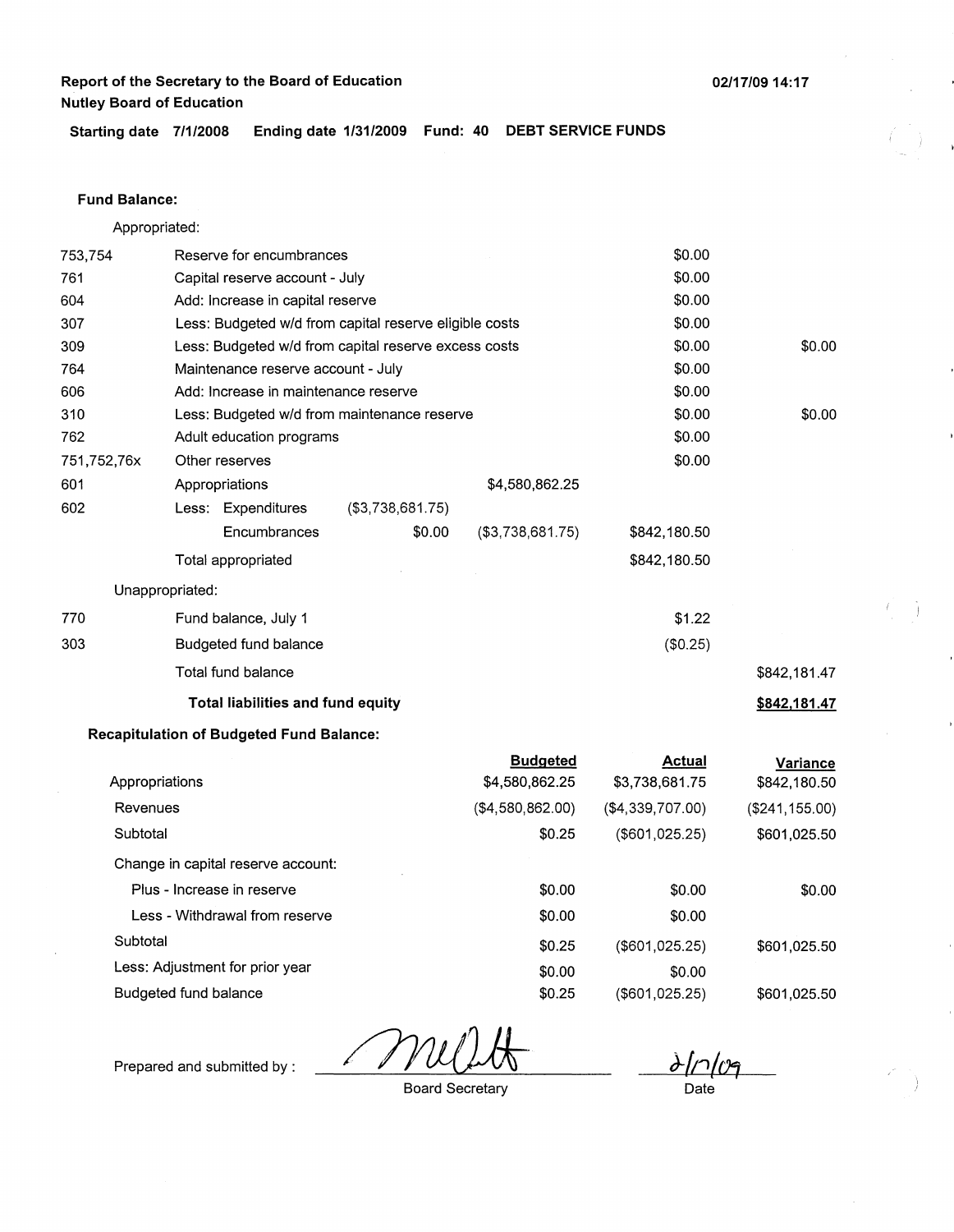$\hat{\mathbf{A}}$ 

 $\Delta$ 

, **Starting date 7/1/2008 Ending date 1/31/2009 Fund: 50 ENTERPRISE FUND** 

#### **Assets and Resources**

|            | Assets:                                     |                |                  |
|------------|---------------------------------------------|----------------|------------------|
| 101        | Cash in bank                                |                | \$107,192.21     |
| 102 - 106  | Cash Equivalents                            |                | \$592.00         |
| 111        | Investments                                 |                | \$0.00           |
| 116        | Capital Reserve Account                     |                | \$0.00           |
| 117        | Maintenance Reserve Account                 |                | \$0.00           |
| 121        | Tax levy Receivable                         |                | \$0.00           |
|            | Accounts Receivable:                        |                |                  |
| 132        | Interfund                                   | \$0.00         |                  |
| 141        | Intergovernmental - State                   | (\$571.54)     |                  |
| 142        | Intergovernmental - Federal                 | (\$6,725.90)   |                  |
| 143        | Intergovernmental - Other                   | \$0.00         |                  |
| 153, 154   | Other (net of estimated uncollectable of \$ | \$0.00         | (\$7,297.44)     |
|            |                                             |                |                  |
|            | Loans Receivable:                           |                |                  |
| 131        | Interfund                                   | \$0.00         |                  |
| 151, 152   | Other (Net of estimated uncollectable of \$ | \$0.00         | \$0.00           |
|            | <b>Other Current Assets</b>                 |                | \$20,458.84      |
|            | <b>Resources:</b>                           |                |                  |
| 301        | <b>Estimated revenues</b>                   | \$0.00         |                  |
| 302        | Less revenues                               | (\$411,302.26) | (\$411,302.26)   |
|            | <b>Total assets and resources</b>           |                | ( \$290, 356.65) |
|            | <b>Liabilities and fund equity</b>          |                |                  |
|            | <b>Liabilities:</b>                         |                |                  |
|            |                                             |                |                  |
|            |                                             |                |                  |
| 411<br>421 | Intergovernmental accounts payable - state  |                | \$0.00           |
| 431        | Accounts payable<br>Contracts payable       |                | \$0.00           |
| 451        | Loans payable                               |                | \$0.00           |
| 481        | Deferred revenues                           |                | \$0.00<br>\$0.00 |
|            | Other current liabilities                   |                | \$52,724.18      |
|            |                                             |                |                  |
|            | <b>Total liabilities</b>                    |                | \$52,724.18      |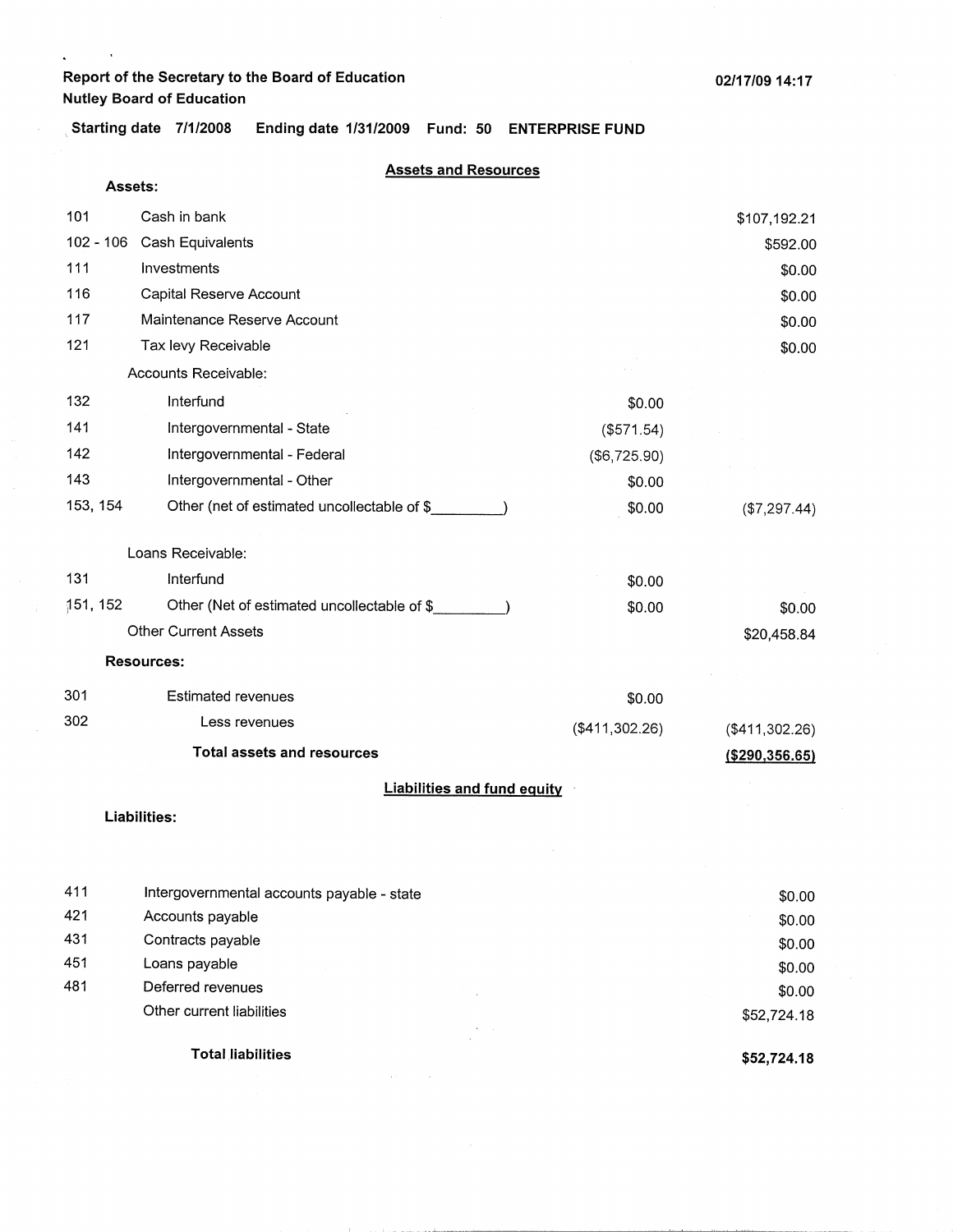**Starting date 7/1/2008 Ending date 1/31/2009 Fund: 50 ENTERPRISE FUND** 

### **Fund Balance:**

Appropriated:

| 753,754     |                       | Reserve for encumbrances                               |                                                      |                                   | \$564,470.19                  |                                 |
|-------------|-----------------------|--------------------------------------------------------|------------------------------------------------------|-----------------------------------|-------------------------------|---------------------------------|
| 761         |                       | Capital reserve account - July                         |                                                      |                                   | \$0.00                        |                                 |
| 604         |                       | Add: Increase in capital reserve                       |                                                      |                                   | \$0.00                        |                                 |
| 307         |                       | Less: Budgeted w/d from capital reserve eligible costs |                                                      |                                   | \$0.00                        |                                 |
| 309         |                       |                                                        | Less: Budgeted w/d from capital reserve excess costs |                                   | \$0.00                        | \$0.00                          |
| 764         |                       | Maintenance reserve account - July                     |                                                      |                                   | \$0.00                        |                                 |
| 606         |                       | Add: Increase in maintenance reserve                   |                                                      |                                   | \$0.00                        |                                 |
| 310         |                       |                                                        | Less: Budgeted w/d from maintenance reserve          |                                   | \$0.00                        | \$0.00                          |
| 762         |                       | Adult education programs                               |                                                      |                                   | \$0.00                        |                                 |
| 751,752,76x |                       | Other reserves                                         |                                                      |                                   | \$0.00                        |                                 |
| 601         |                       | Appropriations                                         |                                                      | \$1,087,460.19                    |                               |                                 |
| 602         |                       | Less: Expenditures                                     | (\$350,046.25)                                       |                                   |                               |                                 |
|             |                       | Encumbrances                                           | ( \$564,470.19)                                      | (\$914,516.44)                    | \$172,943.75                  |                                 |
|             |                       | Total appropriated                                     |                                                      |                                   | \$737,413.94                  |                                 |
|             | Unappropriated:       |                                                        |                                                      |                                   |                               |                                 |
| 770         |                       | Fund balance, July 1                                   |                                                      |                                   | (\$16,217.01)                 |                                 |
| 303         |                       | Budgeted fund balance                                  |                                                      |                                   | (\$1,064,277.76)              |                                 |
|             |                       | Total fund balance                                     |                                                      |                                   |                               | (\$343,080.83)                  |
|             |                       | Total liabilities and fund equity                      |                                                      |                                   |                               | (\$290,356.65)                  |
|             |                       | <b>Recapitulation of Budgeted Fund Balance:</b>        |                                                      |                                   |                               |                                 |
|             | Appropriations        |                                                        |                                                      | <b>Budgeted</b><br>\$1,087,460.19 | <b>Actual</b><br>\$914,516.44 | <b>Variance</b><br>\$172,943.75 |
| Revenues    |                       |                                                        |                                                      | \$0.00                            | (\$411,302.26)                | \$411,302.26                    |
| Subtotal    |                       |                                                        |                                                      | \$1,087,460.19                    | \$503,214.18                  | \$584,246.01                    |
|             |                       | Change in capital reserve account:                     |                                                      |                                   |                               |                                 |
|             |                       | Plus - Increase in reserve                             |                                                      | \$0.00                            | \$0.00                        | \$0.00                          |
|             |                       | Less - Withdrawal from reserve                         |                                                      | \$0.00                            | \$0.00                        |                                 |
| Subtotal    |                       |                                                        |                                                      | \$1,087,460.19                    | \$503,214.18                  | \$584,246.01                    |
|             |                       | Less: Adjustment for prior year                        |                                                      | (\$23,182.43)                     | ( \$23, 182.43)               |                                 |
|             | Budgeted fund balance |                                                        |                                                      | \$1,064,277.76                    | \$480,031.75                  | \$584,246.01                    |

 $\frac{\partial}{\partial \cos \theta}$ Date

Prepared and submitted by :

Board Secretary

**02/17/09 14:17**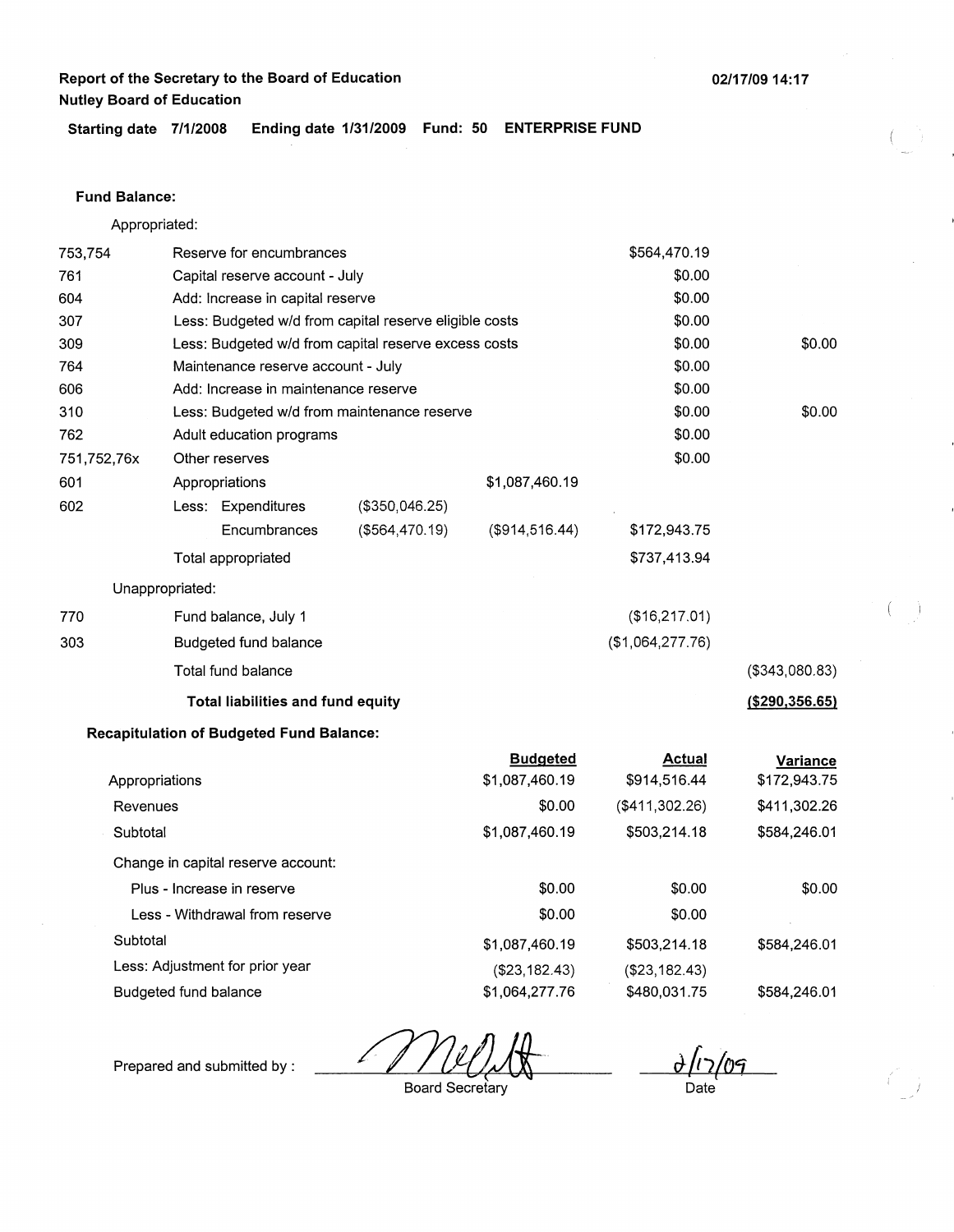**Assets:** 

 $\begin{array}{ccc} \mathbf{r} & \mathbf{r} & \mathbf{r} \\ \mathbf{r} & \mathbf{r} & \mathbf{r} \end{array}$ 

.. **Starting date 7/1/2008 Ending date 1/31/2009 Fund: 51 SUMMER CAMP** 

### **Assets and Resources**

 $\lambda$ 

| 101         | Cash in bank                                 |               | \$893.27      |  |  |
|-------------|----------------------------------------------|---------------|---------------|--|--|
| $102 - 106$ | Cash Equivalents                             |               | \$0.00        |  |  |
| 111         | Investments                                  |               | \$0.00        |  |  |
| 116         | Capital Reserve Account                      |               | \$0.00        |  |  |
| 117         | Maintenance Reserve Account                  |               | \$0.00        |  |  |
| 121         | Tax levy Receivable                          |               | \$0.00        |  |  |
|             | Accounts Receivable:                         |               |               |  |  |
| 132         | Interfund                                    | \$0.00        |               |  |  |
| 141         | Intergovernmental - State                    | \$0.00        |               |  |  |
| 142         | Intergovernmental - Federal                  | \$0.00        |               |  |  |
| 143         | Intergovernmental - Other                    | \$0.00        |               |  |  |
| 153, 154    | Other (net of estimated uncollectable of \$  | \$0.00        | \$0.00        |  |  |
|             | Loans Receivable:                            |               |               |  |  |
| 131         | Interfund                                    | \$0.00        |               |  |  |
| 151, 152    | Other (Net of estimated uncollectable of \$_ | \$0.00        | \$0.00        |  |  |
|             | <b>Other Current Assets</b>                  |               | \$0.00        |  |  |
|             | <b>Resources:</b>                            |               |               |  |  |
| 301         | <b>Estimated revenues</b>                    | \$0.00        |               |  |  |
| 302         | Less revenues                                | (\$14,805.00) | (\$14,805.00) |  |  |
|             | <b>Total assets and resources</b>            |               | (\$13,911.73) |  |  |
|             | <b>Liabilities and fund equity</b>           |               |               |  |  |
|             | l iahilities <sup>.</sup>                    |               |               |  |  |

**Liabilities:** 

 $\langle$ 

| 411 | Intergovernmental accounts payable - state | \$0.00 |
|-----|--------------------------------------------|--------|
| 421 | Accounts payable                           | \$0.00 |
| 431 | Contracts payable                          | \$0.00 |
| 451 | Loans payable                              | \$0.00 |
| 481 | Deferred revenues                          | \$0.00 |
|     | Other current liabilities                  | \$0.00 |
|     | <b>Total liabilities</b>                   | \$0.00 |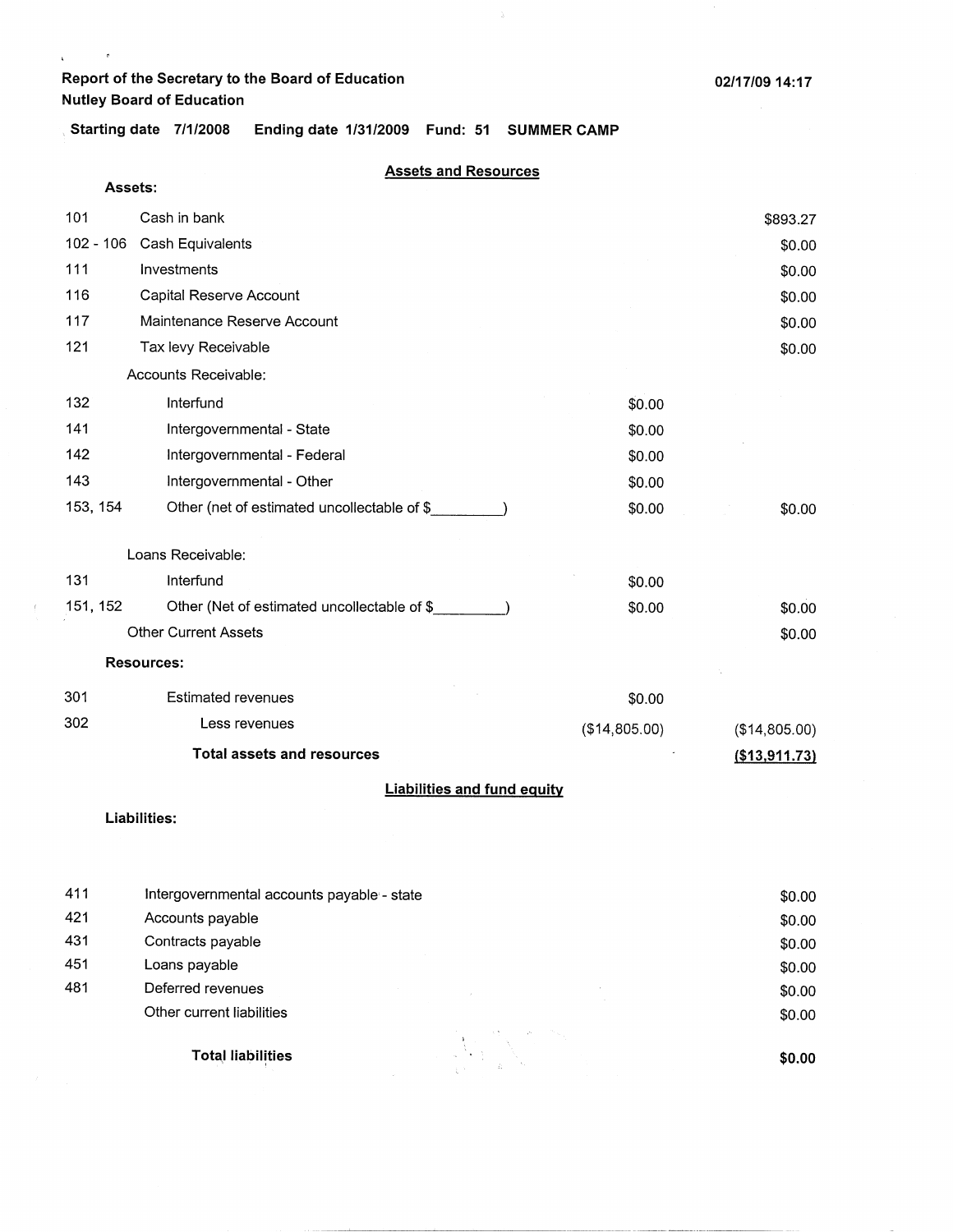**02/17/0914:17** 

) . /

**Starting date 7/1/2008 Ending date 1/31/2009 Fund: 51 SUMMER CAMP** 

### **Fund Balance:**

|             | Appropriated:                                          |               |                 |               |               |
|-------------|--------------------------------------------------------|---------------|-----------------|---------------|---------------|
| 753,754     | Reserve for encumbrances                               |               |                 | \$0.00        |               |
| 761         | Capital reserve account - July                         |               |                 | \$0.00        |               |
| 604         | Add: Increase in capital reserve                       |               |                 | \$0.00        |               |
| 307         | Less: Budgeted w/d from capital reserve eligible costs |               |                 | \$0.00        |               |
| 309         | Less: Budgeted w/d from capital reserve excess costs   |               |                 | \$0.00        | \$0.00        |
| 764         | Maintenance reserve account - July                     |               |                 | \$0.00        |               |
| 606         | Add: Increase in maintenance reserve                   |               |                 | \$0.00        |               |
| 310         | Less: Budgeted w/d from maintenance reserve            |               |                 | \$0.00        | \$0.00        |
| 762         | Adult education programs                               |               |                 | \$0.00        |               |
| 751,752,76x | Other reserves                                         |               |                 | \$0.00        |               |
| 601         | Appropriations                                         |               | \$14,383.46     |               |               |
| 602         | Less: Expenditures                                     | (\$14,383.46) |                 |               |               |
|             | Encumbrances                                           | \$0.00        | (\$14,383.46)   | \$0.00        |               |
|             | Total appropriated                                     |               |                 | \$0.00        |               |
|             | Unappropriated:                                        |               |                 |               |               |
| 770         | Fund balance, July 1                                   |               |                 | \$471.73      |               |
| 303         | Budgeted fund balance                                  |               |                 | (\$14,383.46) |               |
|             | Total fund balance                                     |               |                 |               | (\$13,911.73) |
|             | Total liabilities and fund equity                      |               |                 |               | (\$13,911.73) |
|             | <b>Recapitulation of Budgeted Fund Balance:</b>        |               |                 |               |               |
|             |                                                        |               | <b>Budgeted</b> | <b>Actual</b> | Variance      |
|             | Appropriations                                         |               | \$14,383.46     | \$14,383.46   | \$0.00        |
| Revenues    |                                                        |               | \$0.00          | (\$14,805.00) | \$14,805.00   |
| Subtotal    |                                                        |               | \$14,383.46     | (\$421.54)    | \$14,805.00   |
|             | Change in capital reserve account:                     |               |                 |               |               |
|             | Plus - Increase in reserve                             |               | \$0.00          | \$0.00        | \$0.00        |
|             | Less - Withdrawal from reserve                         |               | \$0.00          | \$0.00        |               |
| Subtotal    |                                                        |               | \$14,383.46     | (\$421.54)    | \$14,805.00   |
|             | Less: Adjustment for prior year                        |               | \$0.00          | \$0.00        |               |
|             | Budgeted fund balance                                  |               | \$14,383.46     | (\$421.54)    | \$14,805.00   |

 $\partial / I$ 

Prepared and submitted by :

Board Secretary

Date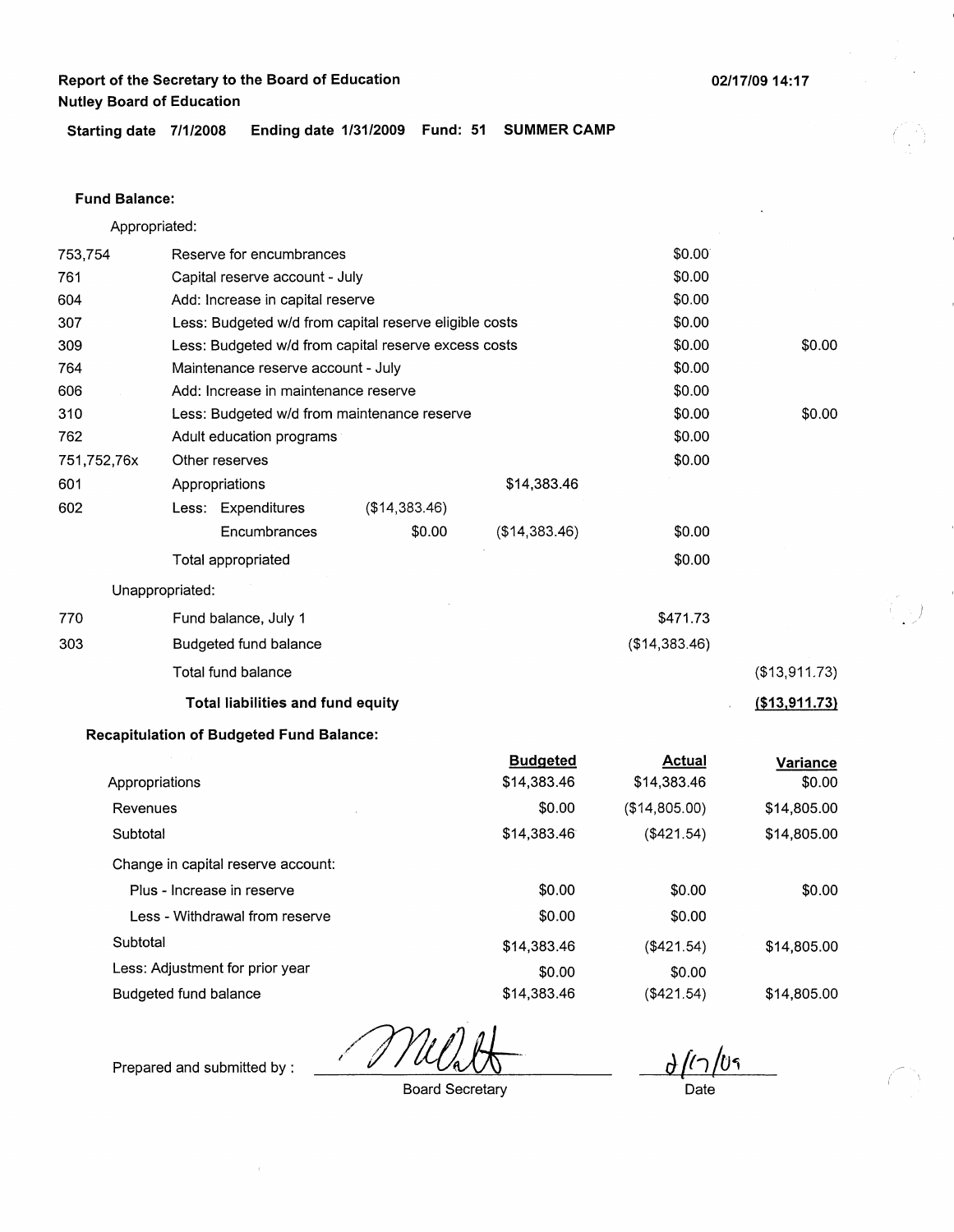$\sqrt{\lambda}$  ,  $\lambda$  ,  $\lambda$  ,  $\tau$ 

ì.

**Starting date 7/1/2008 Ending date 1/31/2009 Fund: 55 EXTENDED DAY** 

#### **Assets and Resources**

| Assets:                            |                                             |                |                 |  |  |
|------------------------------------|---------------------------------------------|----------------|-----------------|--|--|
| 101                                | Cash in bank                                |                | \$58,219.07     |  |  |
| $102 - 106$                        | Cash Equivalents                            |                | \$500.00        |  |  |
| 111                                | Investments                                 |                | \$0.00          |  |  |
| 116                                | Capital Reserve Account                     |                | \$0.00          |  |  |
| 117                                | Maintenance Reserve Account                 |                | \$0.00          |  |  |
| 121                                | Tax levy Receivable                         |                | \$0.00          |  |  |
|                                    | Accounts Receivable:                        |                |                 |  |  |
| 132                                | Interfund                                   | \$38,836.94    |                 |  |  |
| 141                                | Intergovernmental - State                   | \$0.00         |                 |  |  |
| 142                                | Intergovernmental - Federal                 | \$0.00         |                 |  |  |
| 143                                | Intergovernmental - Other                   | \$0.00         |                 |  |  |
| 153, 154                           | Other (net of estimated uncollectable of \$ | \$0.00         | \$38,836.94     |  |  |
|                                    | Loans Receivable:                           |                |                 |  |  |
| 131                                | Interfund                                   | \$0.00         |                 |  |  |
| 151, 152                           | Other (Net of estimated uncollectable of \$ | \$0.00         | \$0.00          |  |  |
|                                    | <b>Other Current Assets</b>                 |                | \$0.00          |  |  |
|                                    | <b>Resources:</b>                           |                |                 |  |  |
| 301                                | <b>Estimated revenues</b>                   | \$0.00         |                 |  |  |
| 302                                | Less revenues                               | (\$323,025.32) | (\$323,025.32)  |  |  |
|                                    | <b>Total assets and resources</b>           |                | ( \$225,469.31) |  |  |
| <b>Liabilities and fund equity</b> |                                             |                |                 |  |  |
|                                    | Liabilities:                                |                |                 |  |  |
|                                    |                                             |                |                 |  |  |
| 411                                | Intergovernmental accounts payable - state  |                | \$0.00          |  |  |
| 421                                | Accounts payable                            |                | \$0.00          |  |  |
| 431                                | Contracts payable                           |                | \$0.00          |  |  |
| 451                                | Loans payable                               |                | \$0.00          |  |  |

Other current liabilities

Deferred revenues

481

Ĵ.

 $\left($ 

**Total liabilities**  \ :.;·.

**\$249,055.19** 

\$249,055.19

\$0.00